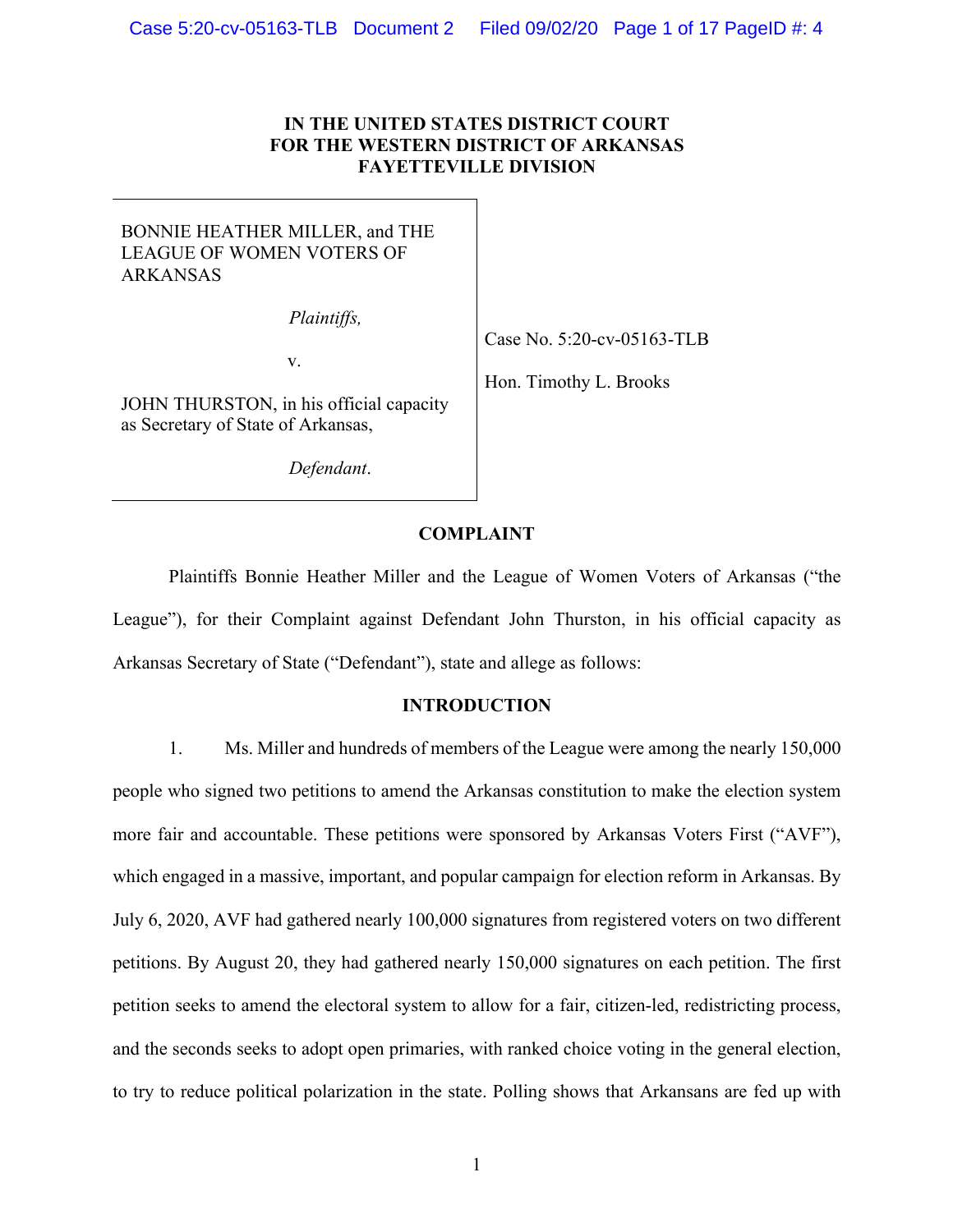## Case 5:20-cv-05163-TLB Document 2 Filed 09/02/20 Page 2 of 17 PageID #: 5

partisan gerrymandering and polarized politics, and AVF mobilized Arkansans to to do something about it. Now, Defendant seeks to use the ambiguity of Ark. Code Ann. § 7-9-601(b)(3) to create a Catch-22 that prevents the petitions from appearing on the November 3, 2020 ballot.

2. AVF, having succeeded in gathering over 90,000 signatures by July 6, 2020, was informed by Defendant on July 14 that, even though they facially had sufficient signatures to proceed to a verification analysis, that would not occur because one of the statements filed with Defendant was considered deficient and that justified invalidation of all the submitted signatures.

3. Ark. Code Ann. § 7-9-601(b)(1) requires that a petition sponsor obtain a "state *and federal* criminal record seach" from "the Division of Arkansas State Police." (emphasis added).

4. The Arkansas State Police cannot provide federal background checks for sponsors of ballot initiatives as they are not explicitly authorized under Arkansas state or federal law. Therefore, no sponsor can comply with the statutory requirement that "a sponsor shall obtain, at its cost, from the Department of Arkansas State Police, a current state and federal criminal record search on every paid canvasser [...]." Ark. Code Ann. § 7-9-601(b)(1).

5. Ark. Code Ann. § 7-9-601(b)(3) requires that a petition sponsor certify that its paid canvassers have "passed a criminal background check."

6. The Arkansas State Police Criminal Background Check System and the Arkansas Crime Information Center ("ACIC") do not assign a "passing" or "failing" grade. Therefore, an individual cannot "pass" or "fail" a background check obtained through the Arkansas State Police, as required by Ark. Code Ann.  $\S$  7-9-601(b)(3).

7. On August 27, 2020 the Arkanas Supreme Court ruled that "the standard for having 'passed' a criminal background check appears to be having no criminal conviction for a felony offense or violation of the election laws, fraud, forgery, or identification theft as stated in section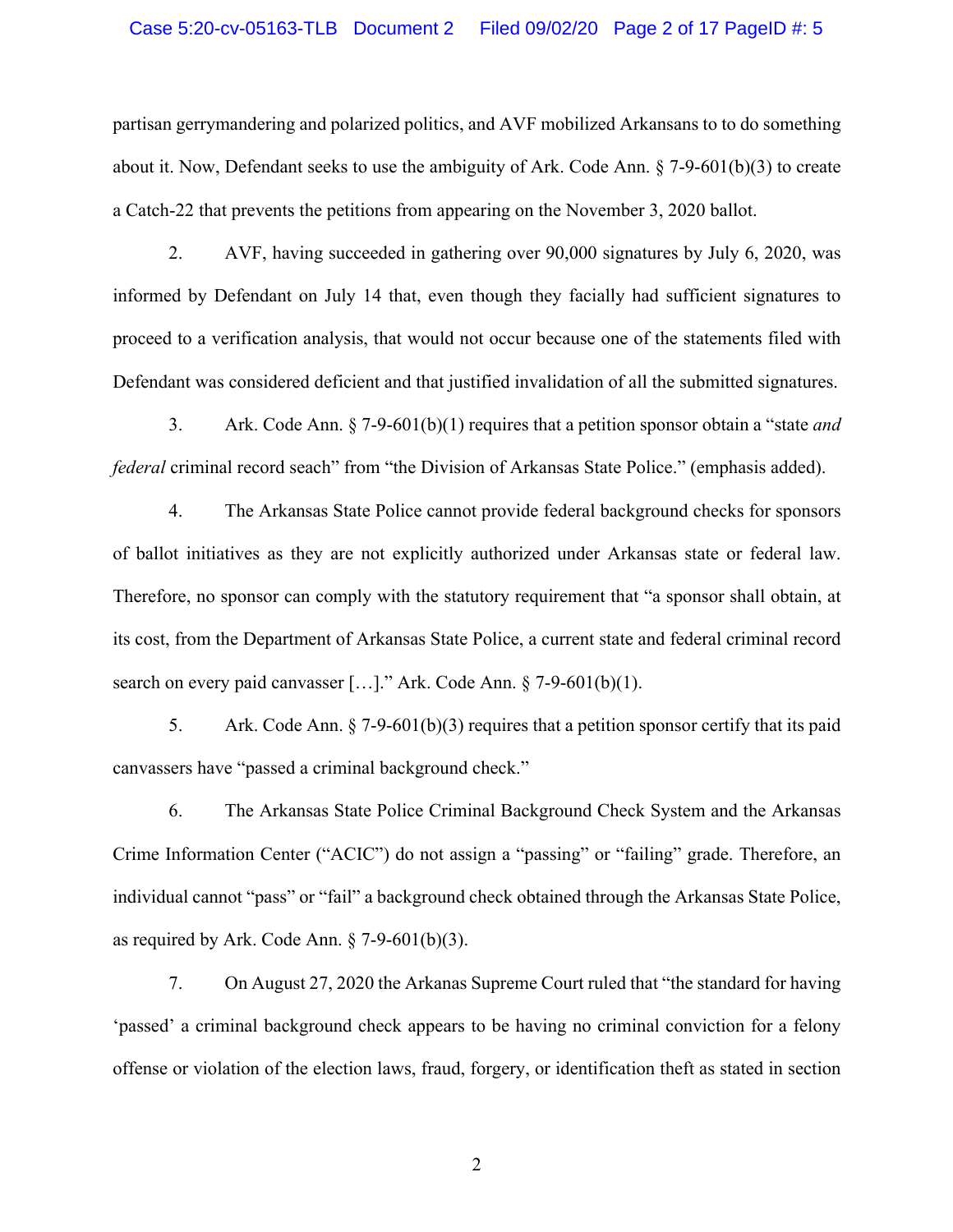7-9-601(d)(3)." *Miller v. Thurston*, 2020 Ark. 267 (Ark. Sup. Ct. Aug 27, 2020), slip op at 8, FN 4.

8. The background checks conducted by AVF showed that none of the paid canvassers used by AVF had been convicted of a felony.

9. Offenses in which law enforcement officials do not obtain fingerprints, like civil traffic citations and violations of election laws, are excluded from the data sent to ACIC and Arkansas State Police Criminal Background Check System. Therefore, the state background check cannot identify whether an "individual pled guilty or nolo contendere to violations of election laws, fraud, forgery, or identification theft throughout the United States" as required by Ark. Code Ann.  $§ 7-9-601(b)(1).$ 

10. Defendant did not object that AVF did not obtain the—unobtainable—federal criminal record search from the State Police. Rather, Defendant said it would not proceed to verify the signatures on the petitions because AVF did not include the false statement that its paid canvassers had "passed" a background check, when, in reality, a criminal record search is not something that can be "passed" and even if it were, that statutory provision does not explain what would constitute a passing grade.

11. Plaintiffs' rights have been severely burdened by an inartfully drafted Arkansas statutory provision that requires a petition sponsor to either submit a false statement to Defendant or have its two petitions rejected in their entirety. The latter would prevent consideration of the petitions by the electorate as a whole in November 2020 and reduce the total quantum of political speech. Additionally, the statutory provision in issue does not serve the state interest of preventing fraud in signature collection.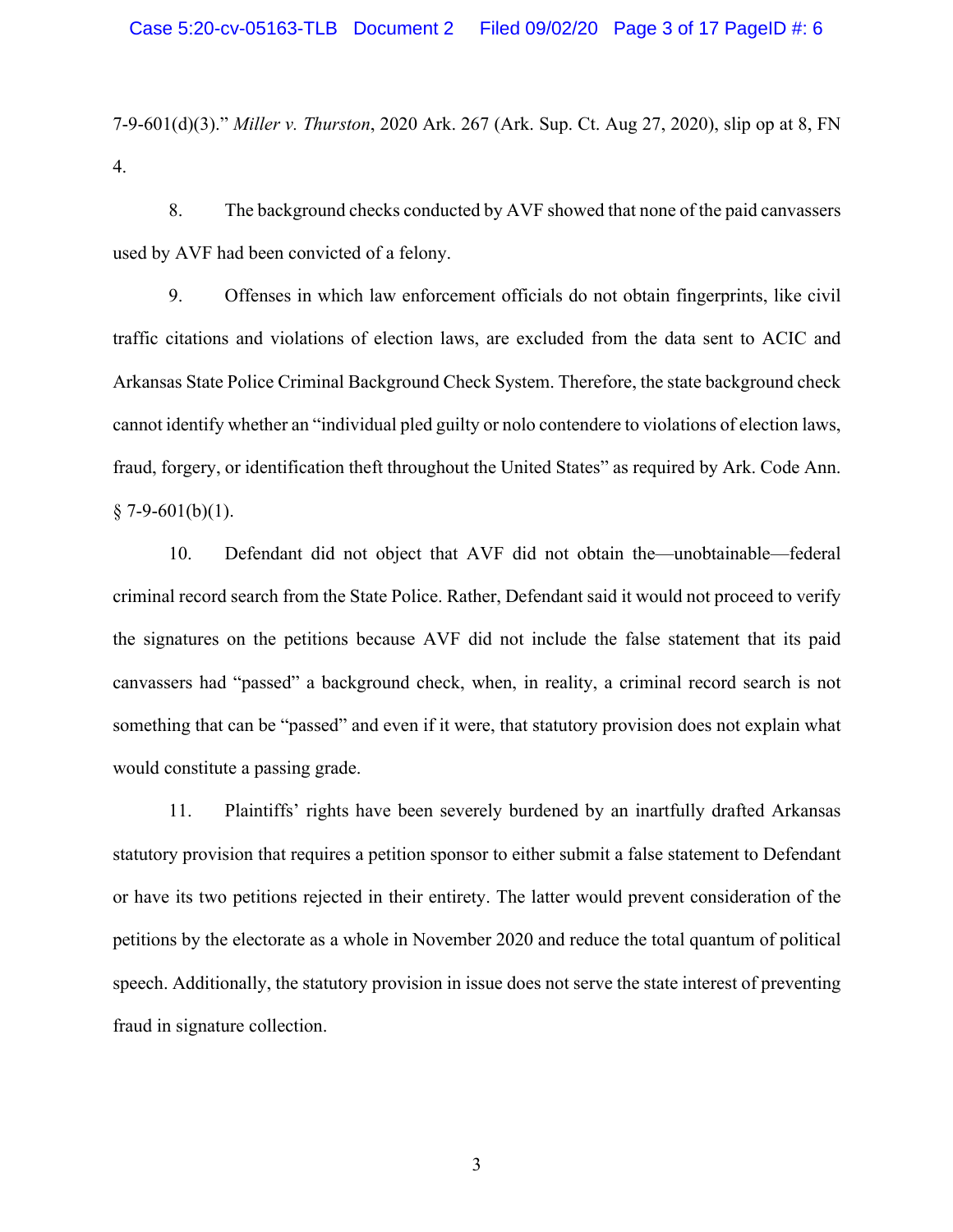#### **PARTIES**

12. Plaintiff Bonnie Heather Miller is a resident and eligible, registered voter in the State of Arkansas who signed the "Citizens' Commission for an Independent Redistricting Commission" ("CRC Petition") and "A Constitutional Amendment Establishing Top Four Open Primary Elections and Majority Winner General Elections With Instant Runoff If Necessary" ("OPA Petition"). Ms. Miller is also the Chairperson of Arkansas Voters First, Inc. Ms. Miller resides in Fayetteville, Arkansas.

13. Plaintiff League of Women Voters of Arkansas ("the League") is an affiliate of the League of Women Voters of the United States, a nonpartisan political organization, that encourages informed and active participation in government, works to increase understanding of major public policy issues, and influences public policy through education and advocacy on issues. Its goal is to empower everyone to shape better communities through education and study of the issues that challenge Arkansans. Hundreds of members of the League are eligible, registered voters in the State of Arkansas and signed the CRC Petition and/or the OPA Petition.

14. Defendant John Thurston is the Arkansas Secretary of State and the chief elections officer in the State of Arkansas, and is charged under the Arkansas Constitution with receiving filed petitions and determining the sufficiency of signatures.

#### **JURISDICTION AND VENUE**

15. Plaintiffs bring this action under 42 U.S.C. §§ 1983 and 1988 to redress the deprivation, under color of state law, of rights secured by the U.S. Constitution.

16. This Court has original jurisdiction over the subject matter of this action pursuant to 28 U.S.C. §§ 1331 and 1343 because the matters in controversy arise under the Constitution and laws of the United States.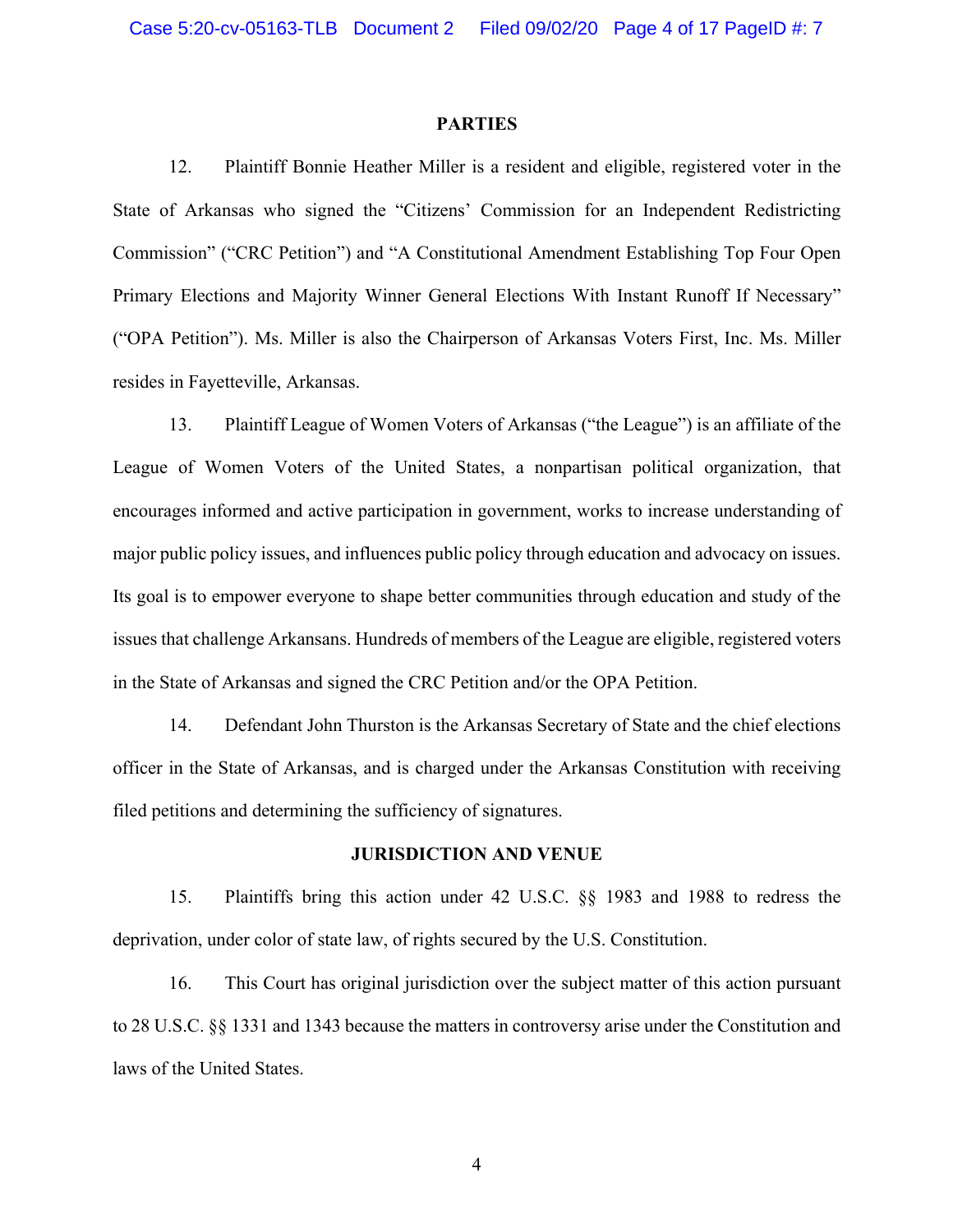#### Case 5:20-cv-05163-TLB Document 2 Filed 09/02/20 Page 5 of 17 PageID #: 8

17. This Court has personal jurisdiction over Defendant, Secretary of State, who is sued in his official capacity only.

18. Venue is proper in this district under 28 U.S.C. § 1391(b) because a substantial part of the events giving rise to the claim have occurred in this district. Plaintiff Miller lives in Fayetteville and is the President of the League of Women Voters of Washington County.

19. This Court has authority to enter declaratory and injunctive relief under 28 U.S.C. §§ 2201 and 2202 and Rule 65 of the Federal Rules of Civil Procedure.

### **FACTUAL ALLEGATIONS**

#### *Filing of AVF's CRC and OPA Petitions*

20. Arkansas Voters First ("AVF") is a ballot question committee, duly registered with the Arkansas Ethics Commission on March 5, 2020.

21. Open Primaries Arkansas ("OPA") is a ballot question committee, duly registered with the Arkansas Ethics Commission on June 8, 2020.

22. On July 6, 2020 AVF filed the following with Defendant:

- a. the CRC Receipt for Initiative or Referendum Petition;
- b. the OPA Receipt for Initiative or Referendum Petition;
- c. an affidavit sworn by Ms. Miller certifying that the CRC Petition included 98,728 signatures spanning 15,118 petition parts (the "CRC Signature Count Affidavit");
- d. an affidavit sworn by Stephanie Matthews certifying that the OPA Petition included 94,913 signatures spanning 15,917 petition parts (the "OPA Signature Count Affidavit");
- e. an unsworn certification by Ms. Miller as to paid canvassers ("CRC Paid Canvasser Certification");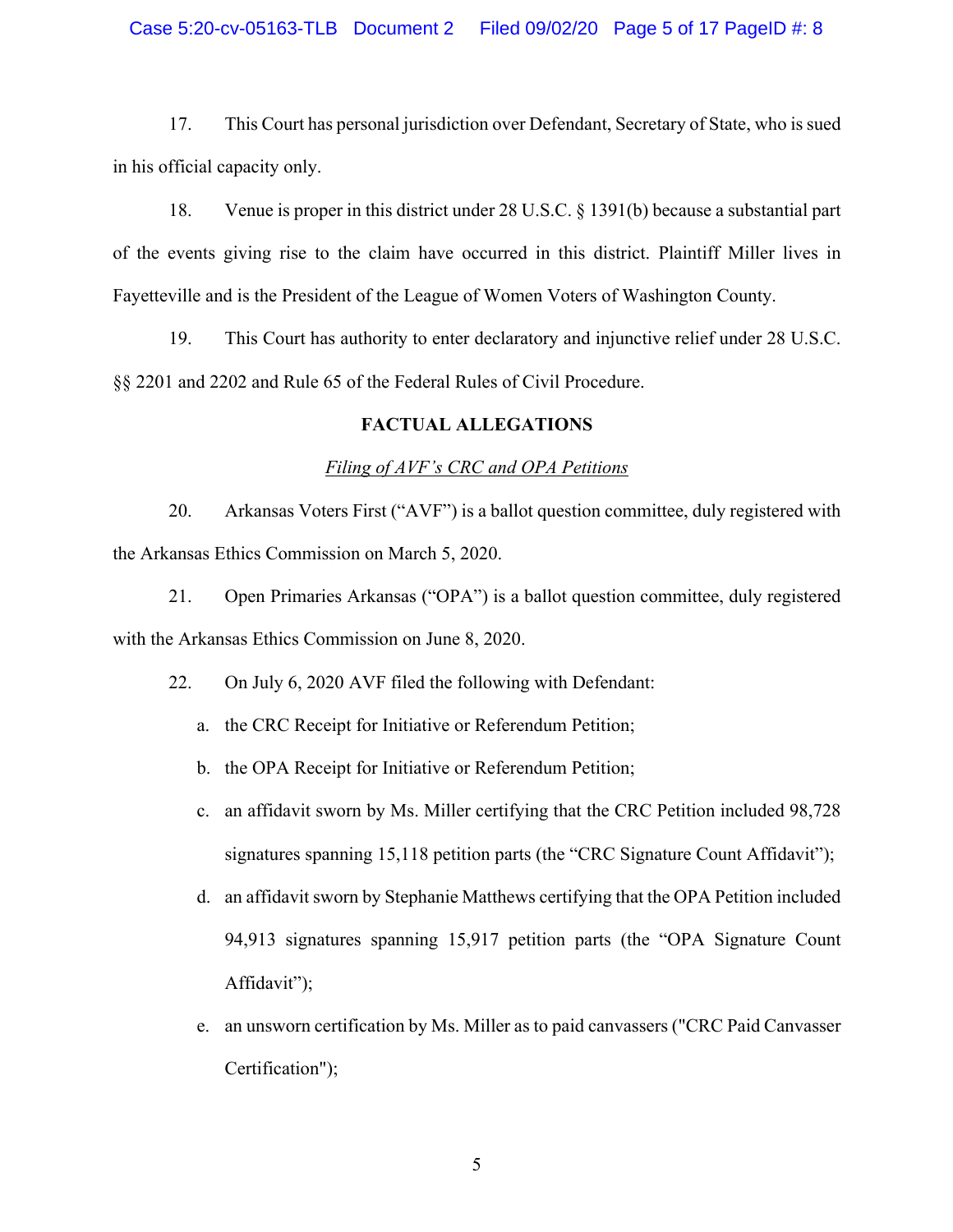- f. an unsworn certification by Ms. Matthews as to paid canvassers ("OPA Paid Canvasser Certification";
- g. a final list of all the paid canvassers that circulated the CRC Petition ("CRC Paid Canvasser List");
- h. a final list of all the paid canvassers that circulated the OPA Petition ("OPA Paid Canvasser List");
- i. a paid canvasser signature card for each paid canvasser that circulated either the CRC or the OPA Petition (the "Paid Canvasser Signature Cards"); and
- j. the original signed ballot petitions for both the CRC Petition and the OPA Petition.

23. On August 5, 2020 Ms. Miller submitted an additional 45,896 original signed ballot petitions in support of the CRC Petition, along with another Signature Count Affidavit certifying that fact.

24. On August 20, 2020 Ms. Matthews submitted an additional 59,179 signed ballot petitions in support of the OPA Petition along with another Signagure Count Affidavit certifying that fact.

25. In total, 144,624 signaturs have been submitted in support of the CRC Petition, and 154,092 signatures have been submitted in support of the OPA Petition.

26. The CRC Paid Canvasser Certification, that was drafted by Defendant, contains the following statement "I am submitting a final total paid canvasser list and a signature card for each paid canvasser on this total paid canvasser list in compliance with  $\S$  7-9-111(f) and  $\S$  7-9-601(a)."

27. The OPA Paid Canvasser Certification, that was drafted by Defendant, contains the following statement "I am submitting a final total paid canvasser list and a signature card for each paid canvasser on this total paid canvasser list in compliance with  $\S$  7-9-111(f) and  $\S$  7-9-601(a)."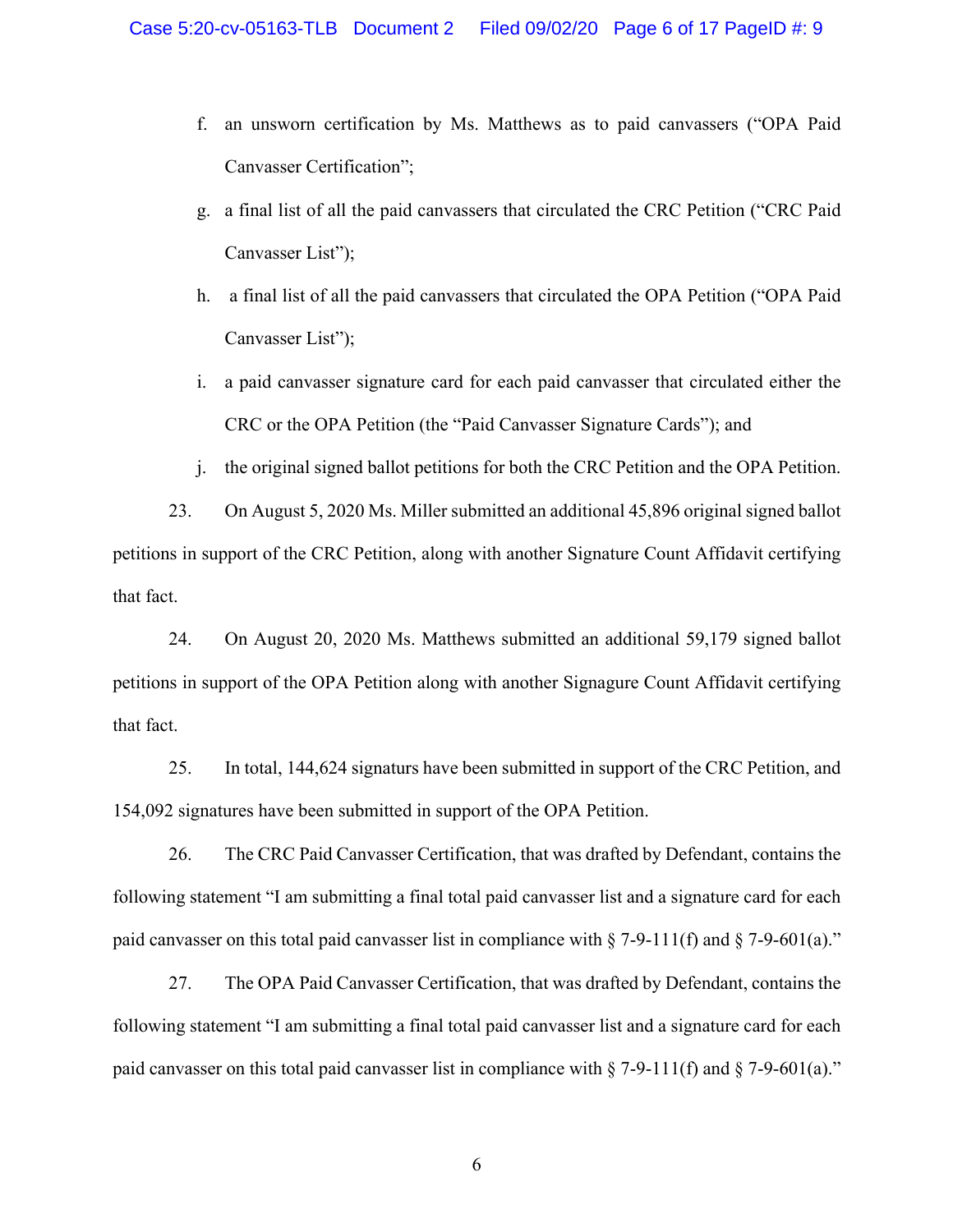28. The CRC Paid Canvasser List included the following statement: "In compliance with Arkansas Code Annotated § 7-9-601, please find the list of paid canvassers that will be gathering signatures on the Redistricting Commission Constitutional Amendment. On behalf of the sponsors, Arkansas Voters First, this statement and submission of names serves as certification that a statewide Arkansas State Police background check, as well as, 50-state criminal background check have been timely acquired in the 30 days before the first day the Paid canvasser begins to collect signatures as required by Act 1104 of 2017."

29. The OPA Paid Canvasser List included the following statement: "In compliance with Arkansas Code Annotated § 7-9-601, please find the list of paid canvassers that will be gathering signatures on the Constitutional Amendment Establishing Top Four Open Primary Elections and Majority Winner General Elections With Instant Runoff. On behalf of the sponsors, Arkansas Voters First, this statement and submission of names serves as certification that a statewide Arkansas State Police background check, as well as, 50-state criminal background check have been timely acquired in the 30 days before the first day the Paid canvasser begins to collect signatures as required by Act 1104 of 2017."

30. AVF employed the firm National Ballot Access ("NBA") to manage the paid canvassing effort for the CRC Petition and the OPA Petition.

31. From May 22, 2020 to July 24, 2020 NBA, on behalf of AVF, submitted partial versions of the CRC Paid Canvasser List to Defendant each day that one or more paid canvassers were added. NBA, on behalf of AVF, filed the full CRC Paid Canvasser List with Defendant on July 24, 2020. Each submission included the (true) certification that criminal background checks for paid canvassers had been "timely acquired."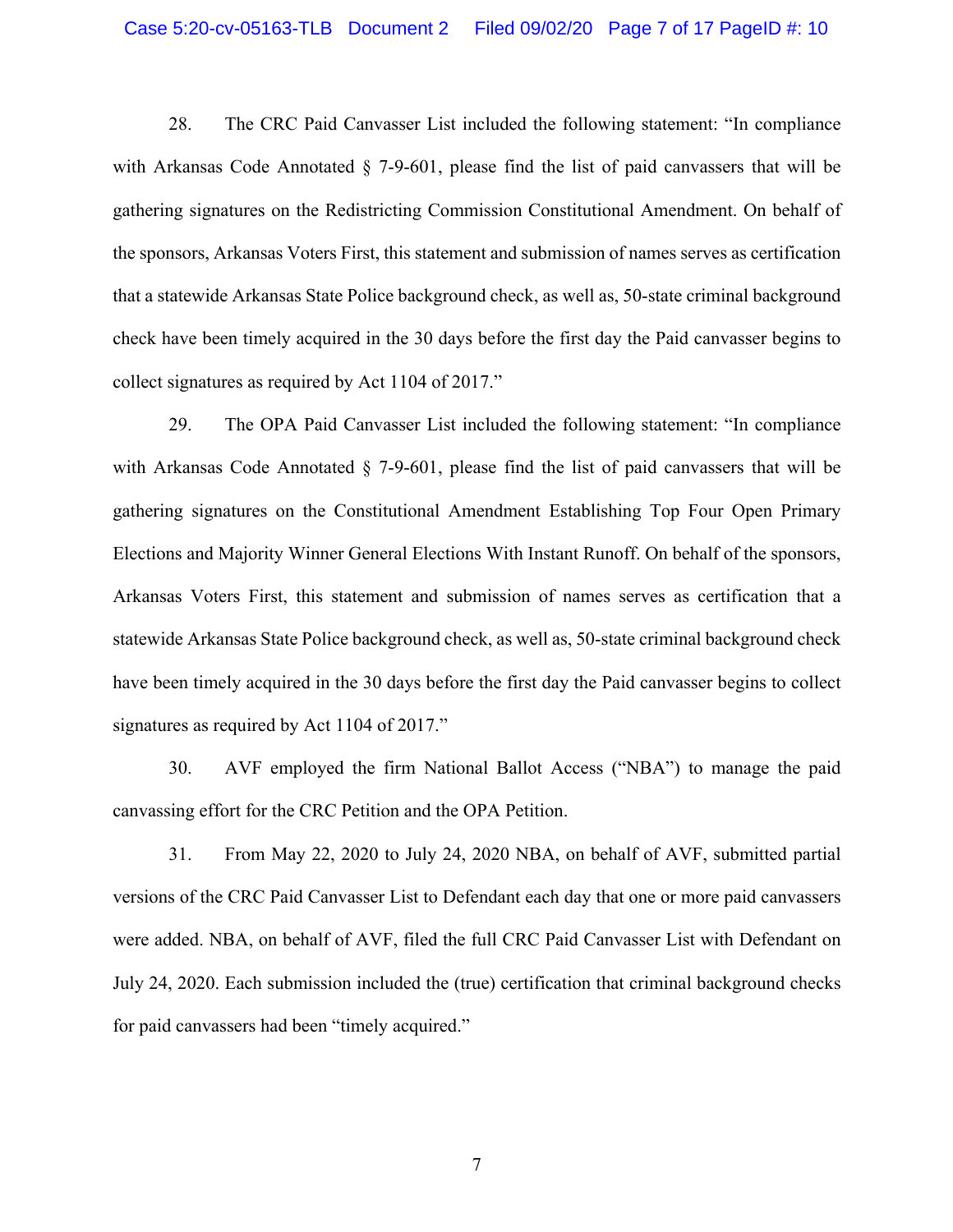32. From June 2 to July 24, 2020 NBA, on behalf of AVF submitted partial versions of the OPA Paid Canvasser List to Defendant each day that one or more paid canvassers were added. NBA, on behalf of AVF, filed the full OPA Paid Canvasser List with defendant on July 24, 2020. Each submission included the (true) certification that criminal background checks for paid canvassers had been "timely acquired."

33. Ark. Code Ann. § 7-9-601(d) provides: "[b]efore obtaining a signature on an initiative or referendum petition as a paid canvasser, the prospective canvasser shall submit in person or by mail to the sponsor: (1) The full name and any assumed name of the person; (2) The current residence address of the person and the person's permanent domicile address if the person's permanent domicile address is different from the person's current residence address; (3) A signed statement taken under oath or solemn affirmation stating that the person has not pleaded guilty or nolo contendere to or been found guilty of a criminal felony offense or a violation of the election laws, fraud, forgery, or identification theft in any state of the United States, the District of Columbia, Puerto Rico, Guam, or any other United States protectorate; (4) A signed statement that the person has read and understands the Arkansas law applicable to obtaining signatures on an initiative or referendum petition; and (5) A signed statement that the person has been provided a copy of the most recent edition of the Secretary of State's initiatives and referenda handbook by the sponsor."

34. NBA collected sworn statements for each paid canvasser as required by Ark. Code Ann. § 7-9-601(d) and submitted them to the Defendant in batches, each time the partial Paid Canvasser List was submitted to Defendant.

35. The provision of sworn statements for each paid canvasser along with partial versions of the CRC and OPA Paid Canvasser Lists by NBA to Defendant meant that contact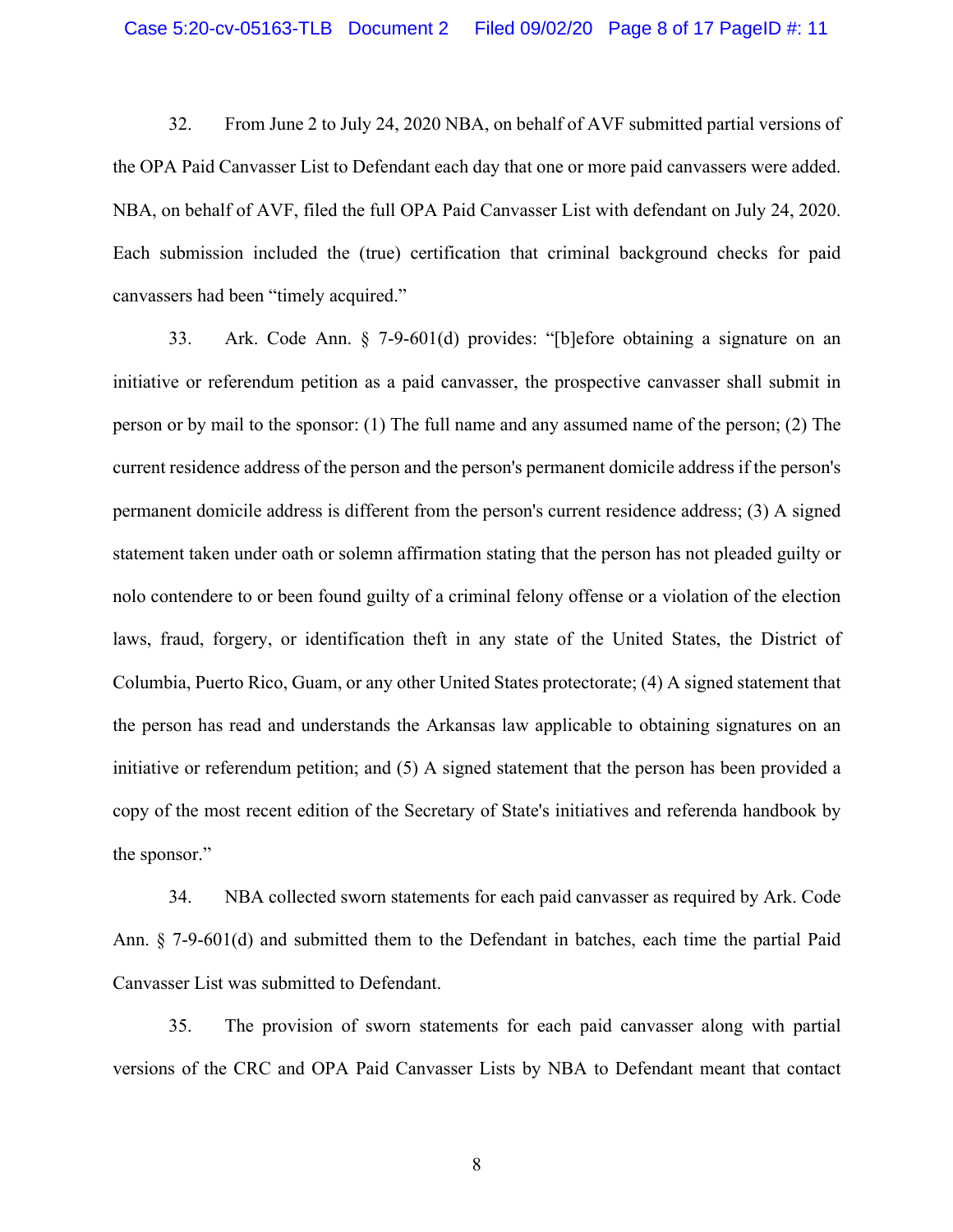details and a sworn statement as to the absence of any criminal background for every paid canvasser were made known to Defendant before each canvasser gathered any signatures.

36. The background checks conducted by AVF showed that none of the paid canvassers used by AVF had been convicted of a felony.

## *Arkansas' Statutory Requirements for Ballot Petition Signature Facial Validity*

37. Ark. Code Ann. § 7-9-126(a) provides: "Upon the initial filing of an initiative petition or referendum petition, the official charged with verifying the signatures shall (1) Perform an initial count of the signatures; and (2) Determine whether the petition contains, on its face and before verification of the signatures of registered voters, the designated number of signatures required by the Arkansas Constitution and statutory law in order to certify the measure for the election ballot."

38. To achieve facial validity, and thereby be entitled to a cure period, any petition for a statewide proposed measure in 2020 must contain the following: (1) at least 89,151 total signatures at its face; (2) at least 75% of that total (66,863) must be valid signatures of legal voters; and (3) at least 75% of the required number of signatures of legal voters from each of at least fifteen counties of the state. Ark. Const. Amend. 7; Ark. Code Ann. § 7-9-111(d).

39. Ark. Code Ann. § 7-9-111(d)(1) provides: "If the signatures submitted on a statewide initiative petition…are found to be insufficient, the Secretary of State shall forthwith notify the sponsors in writing…and shall set forth his or her reasons for so finding. When the notice is delivered, the sponsors shall have thirty (30) days in which to do any or all of the following: (1) Solicit and obtain additional signatures; or (B) Submit proof to show that the rejected signatures or some of them are good and should be counted."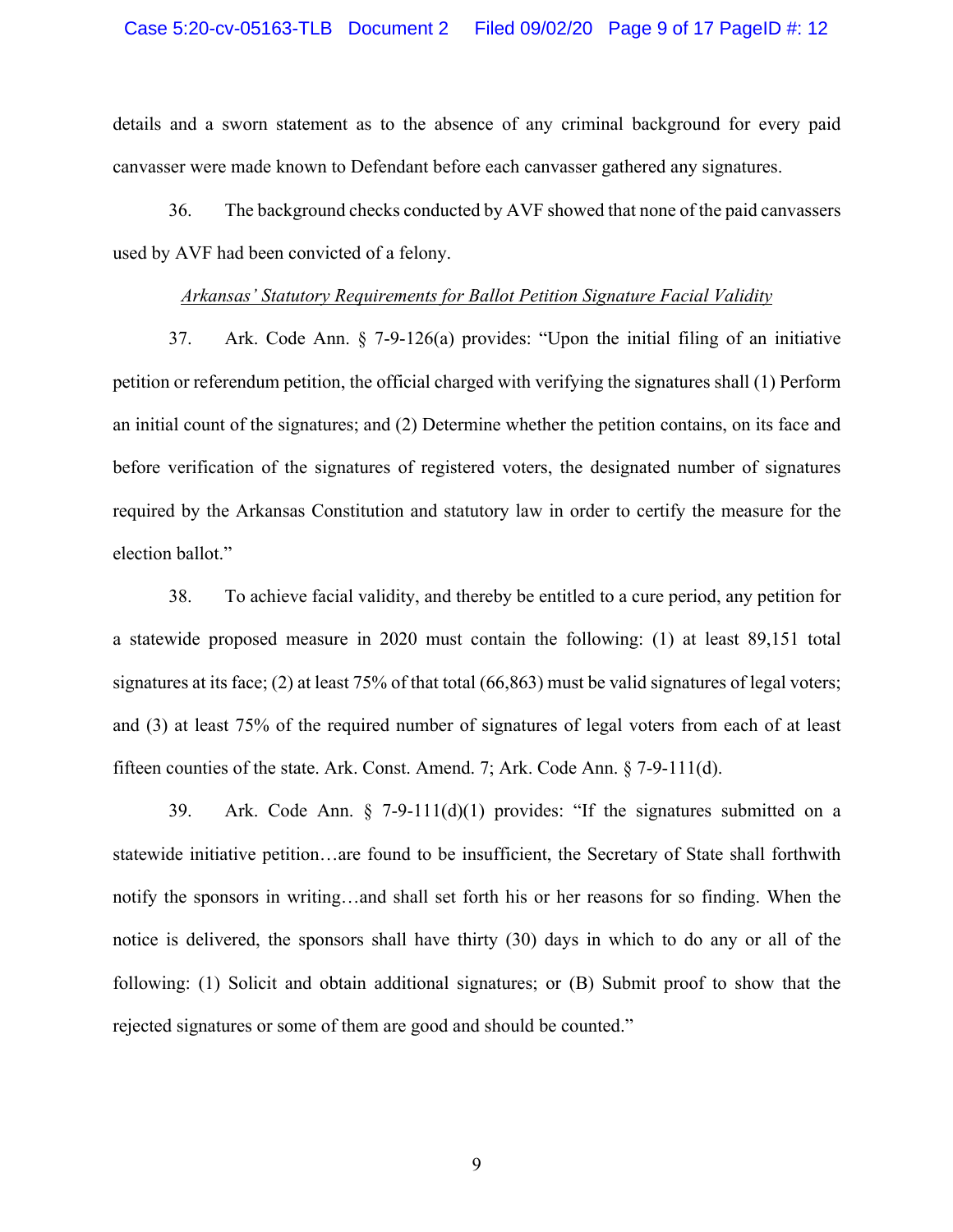#### *Defendant's Objection to AVF's Paid Canvasser List Certification*

40. On July 14, 2020 Defendant wrote to AVF stating that he was unable to count any signatures submitted by AVF in connection with either the CRC Petition or the OPA Petition because he determined that "acquiring a criminal background check is not the same as passing a criminal background check" and therefore the CRC Paid Canvasser List certification and OPA Paid Canvasser List certification did not comply with Ark. Code Ann. § 7-9-601(b)(3) and each petition was "insufficient" to qualify for the November 3, 2020 General Election Ballot.

41. On July 21, 2020 Defendant wrote to AVF setting out additional deficiencies with the OPA Petition.

42. On July 23, 2020 Defendant wrote to AVF concluding that the face of the AVF Petition includes 90,493 signatures.

43. On August 10, a Special Master found that "the Secretary of State erroneously culled 586 signatures from the open primaries/rank-choice voting petition, leaving the petition with sufficient signatures on its face if the background-check certification language is determined to be adequate." *Miller v. Thurston*, 2020 Ark. 267, slip op. at 6.

#### *Criminal Background Checks in Arkansas*

44. Ark. Code Ann. § 7-9-601(b) provides: "(1) To verify that there are no criminal offenses on record, a sponsor shall obtain, at the sponsor's cost, from the Division of Arkansas State Police, a current state and federal criminal record search on every paid canvasser to be registered with the Secretary of State. (2) The criminal record search shall be obtained within thirty (30) days before the date that the paid canvasser begins collecting signatures. (3) Upon submission of the sponsor's list of paid canvassers to the Secretary of State, the sponsor shall certify to the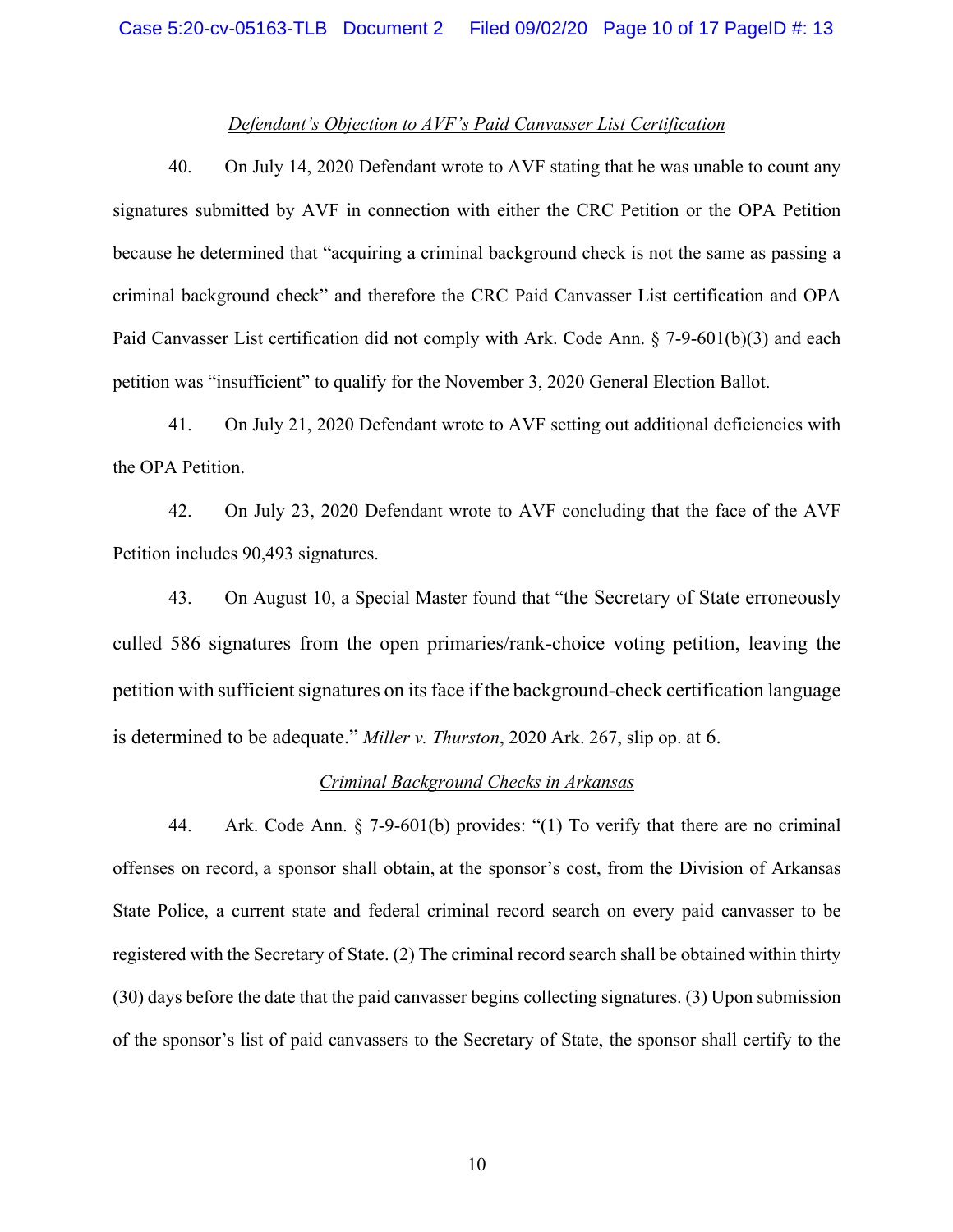## Case 5:20-cv-05163-TLB Document 2 Filed 09/02/20 Page 11 of 17 PageID #: 14

Secretary of State that each paid canvasser in the sponsor's employ has passed a criminal background check in accordance with this section."

45. The Arkansas State Police cannot provide federal background checks for sponsors of ballot initiatives as they are not explicitly authorized under Arkansas state or federal law. Therefore, no sponsor can comply with the statutory requirement that "a sponsor shall obtain, at its cost, from the Department of Arkansas State Police, a current state and federal criminal record search on every paid canvasser [...]." Ark. Code Ann. § 7-9-601(b)(1).

46. The Arkansas State Police Criminal Background Check System retrieves an individual's criminal history, if any, from the Arkansas Crime Information Center ("ACIC") using fingerprints obtained through Arkansas' Automated Fingerprint Identification System ("AFIS"). If an individual is arrested for a criminal offense, that individual is fingerprinted, and their fingerprint card is transmitted to ACIC for inclusion in any criminal record search.

47. When a criminal record search through the Arkansas State Police is requested, they either receive a record of the individual's Arkansas felony and misdemeanor convictions, pending Arkansas felony arrests within the preceding 3 years (where a person has been arrested and has not entered a plea or gone to trial), and the subject's sex offender status or a disclaimer noting that "no criminal history [was] found for this subject."

48. The Arkansas State Police Criminal Background Check System and ACIC do not assign a "passing" or "failing" grade. Therefore, an individual cannot "pass" or "fail" a background check obtained through the Arkansas State Police, as required by Ark. Code Ann. § 7-9-601(b)(3).

49. "[T]he concept of 'passing' a background check is not firmly rooted in fact. A State Police background check merely shares the content of one or more databases. The State Police do not 'pass' or 'fail' the subject of a background check. Accordingly, certifying that a paid canvasser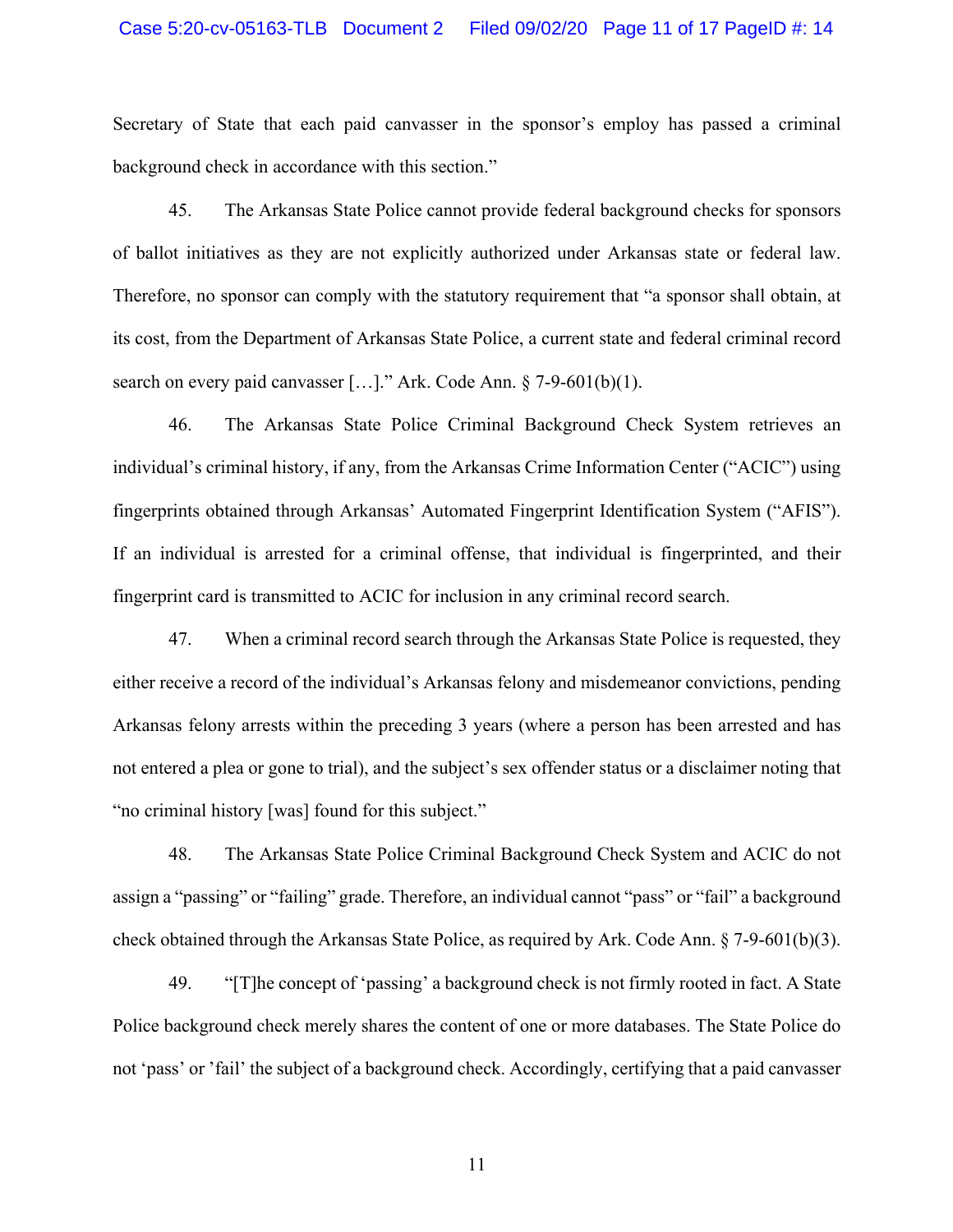has 'passed' a background check leaves the sponsor with the Hobson's choice of not quite truthfully claiming that a canvasser 'passed' a background check…or the more similarly unpalatable prospect of having all the petition parts rejected. Secondly, appearing on a database as having a criminal conviction is not conclusive of the question of whether a paid canvasser committed or did not commit a criminal offense. *See, e.g.*, *Trammell v. Wright*, 2016 Ark. 147, 489 S.W.3d 636." *Miller v. Thurston*, 2020 Ark. 267, slip op. at 11 (Hart J, dissenting).

50. AVF was not truthfully able to certify to the Defendant that the AVF-paid canvassers for the CRC Petition and the OPA Petition had "passed" a criminal background check.

51. Even if a background check was something that could be "passed," Ark, Code Ann. § 7-9-601 does not set out a clear standard for what would constitute passing. In fact the statute sets out two contradictory possible standards. Ark. Code Ann. § 7-9-601(b)(1) begins: "To verify that there are no criminal offenses on record..." while  $\S 7-9-601(d)(3)$  requires the paid canvassers to swear that they have "not pleaded guilty or nolo contendere to or been found guilty of a criminal felony offense or a violation of the election laws, fraud, forgery, or identification theft in" any part of the United States.

52. It was not until August 27, 2020, that the Supreme Court of Arkansas defined "having 'passed' a criminal background check [as] having no criminal conviction for a felony offense or a violation of the election laws, fraud, forgery, or identification theft as stated in section 7-9-601(d)(3)." *Miller v. Thurston*, 2020 Ark. 267, slip op. at 8, FN 4.

53. Offenses in which law enforcement officials do not obtain fingerprints, like civil traffic citations and violations of election laws, are excluded from the data sent to ACIC and Arkansas State Police Criminal Background Check System. Therefore, the state background check cannot identify whether an "individual pled guilty or nolo contendere to violations of election laws,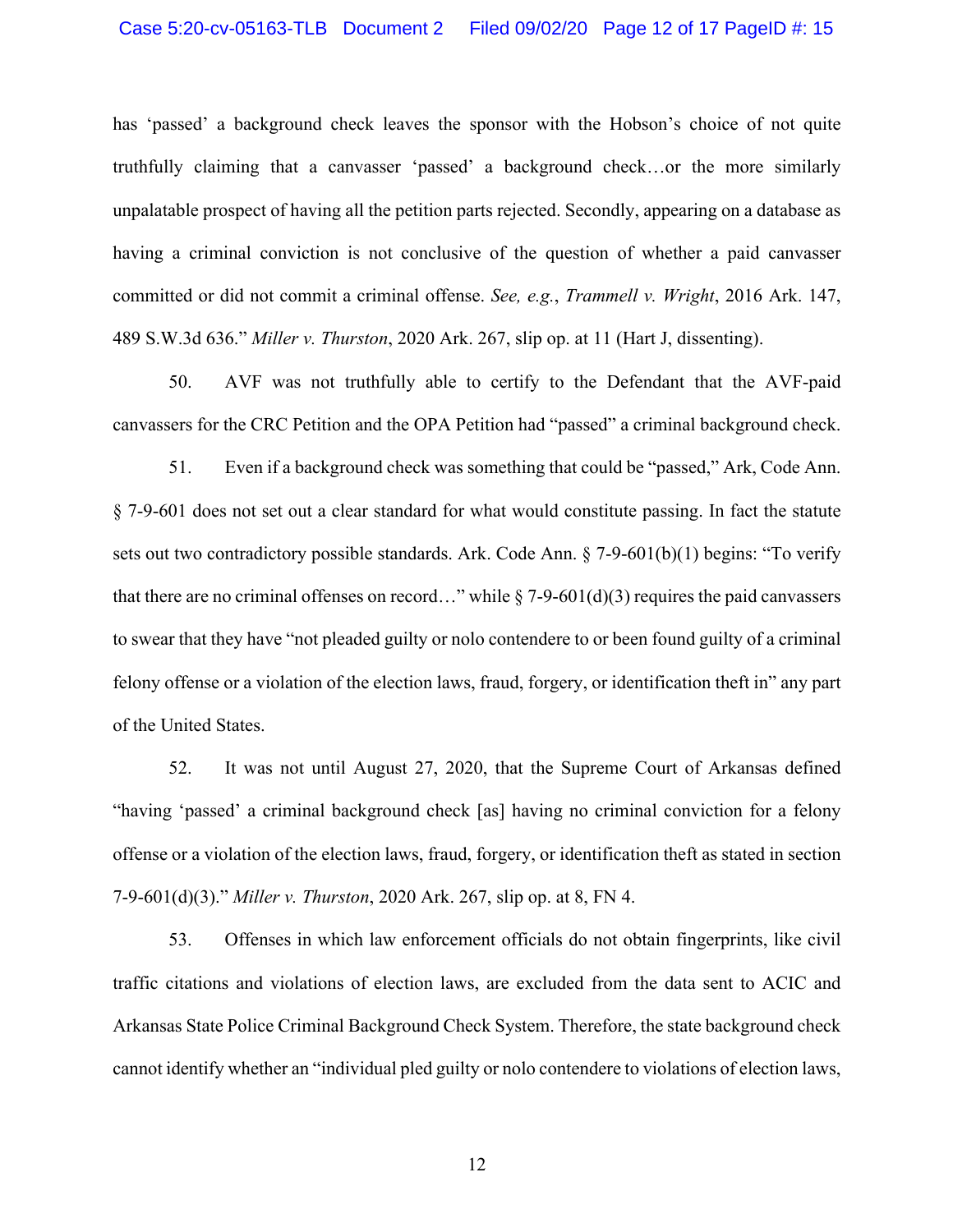fraud, forgery, or identification theft throughout the United States" as required by Ark. Code Ann.  $§ 7-9-601(b)(1).$ 

54. On August 27, 2020, the Supreme Court of Arkansas found that AVF "did not comply with Arkansas Code Annotated section 7-9-601(b)(3) when they failed to certify that their paid canvassers had passed any criminal background checks." *Miller v. Thurston*, 2020 Ark. 267, slip op. at 9.

# *Defendant Has Sought to Remove CRC Petition and OPA Petition from the November 3, 2020 Ballot*

55. On August 20, 2020 the official ballot was sent to counties by Defendant, and included, *inter alia*, the CRC Petition as Issue 4 and the OPA Petition as Issue 5 on the November 3, 2020 Ballot. 2020 Arkansas Ballot Issues, https://www.uaex.edu/business-communities/votereducation/state-ballot-issues.aspx, Ark. Code Ann. § 7-5-203(a)(1).

56. On August 27, 2020, Defendant "informed county election officials that the proposals—previously certified as Issues 4 and 5 for the November ballot—had been invalidated and do not need to appear on the ballots that they have printed for their areas." John Moritz, "2 measures kicked off ballot" *Northwest Arkansas Democrat Gazette* (Aug. 28, 2020, https://www.nwaonline.com/news/2020/aug/28/2-measures-kicked-off-state-ballot/.

## **CAUSE OF ACTION**

# **COUNT I – UNDUE BURDEN ON BALLOT ACCESS AND RIGHTS TO FREEDOM OF SPEECH AND ASSOCIATION UNDER THE FIRST AND FOURTEENTH AMENDMENTS OF THE U.S. CONSTITUTION**

1. Plaintiffs repeat and reallege paragraphs 1 through 56 above.

2. Plaintiffs' rights to petition, speech, and association are protected by the First and Fourteenth Amendments to the United States Constitution. The gathering of signatures on the CRC Petition and the OPA Petition (together "the Petitions") is "'core political speech,' for which First Amendment protection is 'at its zenith.'" *Buckley v. Am. Constitutional Law Found., Inc*., 525 U.S.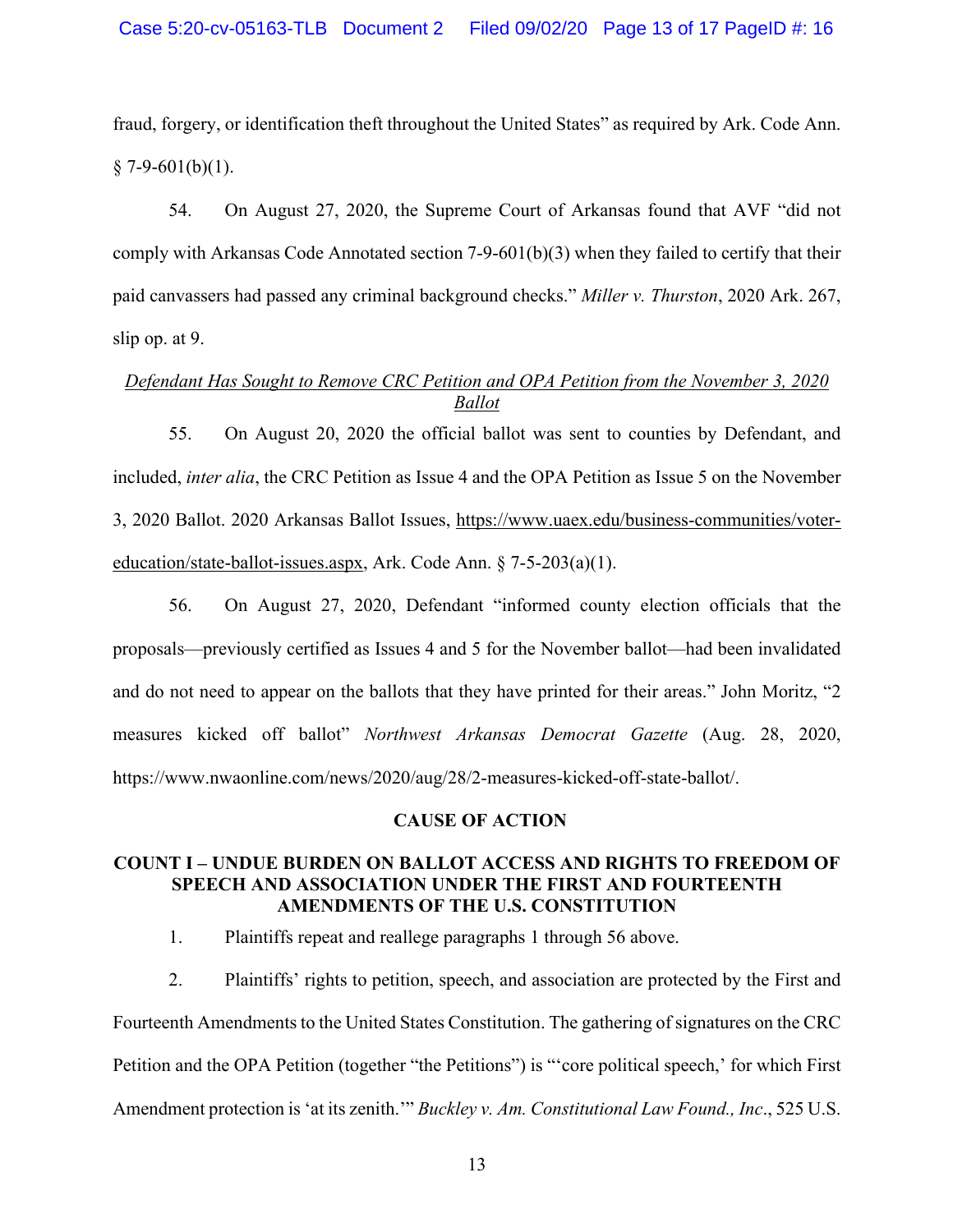182, 183 (1999) (*quoting Meyer v. Grant*, 486 U.S. 414, 422 (1988)). A petition signer "expresses the political view that the question should be considered 'by the whole electorate' … [and that] expression of a political view implicates a First Amendment right." *Doe v. Reed*, 561 U.S. 186, 195 (2010) (*quoting Meyer*, 486 U.S. at 421).

3. Ark. Code Ann. § 7-9-601(b)(3) required AVF to make a false statement to Defendant, namely that the paid canvassers it had engaged had "passed" a criminal background check, when "passing" such a background check is impossible

4. The Arkansas Supreme Court's interpretation of Ark. Ann. Code § 7-9-601(b)(3) on August 27, 2020 is of no help to Plaintiffs. *Miller v. Thurston*, 2020 Ark. 267, slip op. at 8, FN 4. It too would require AVF to submit a (different) false statement in order for Plaintiffs' signatures to proceed to verification analysis and eventual placement on the ballot.

5. Requiring AVF to make a false statement to Defendant in order for the signatures of over 90,000 Arkansans, like Plaintiff Miller and hundreds of members of the League, to proceed to verification analysis by Defendant makes it "less likely that appellees will garner the number of signatures necessary to place the matter on the ballot, thus limiting their ability to make the matter the focus of statewide discussion*.*" *Meyer*, 486 U.S. at 423. In the case of the Petitions, the false statement requirement has made it impossible for gathered signatures to proceed to verification analysis, and therefore it has removed entirely the chance for a statewide vote on the Petitions in November 2020.

6. When analyzing the constitutionality of petition requirements, a Court must "weigh the 'character and magnitude' of the burden the State's rule imposes on [Plaintiffs' First Amendment] rights against the interests the State contends justify that burden, and consider the extent to which the State's concerns make the burden necessary." *Timmons v. Twin Cities Area*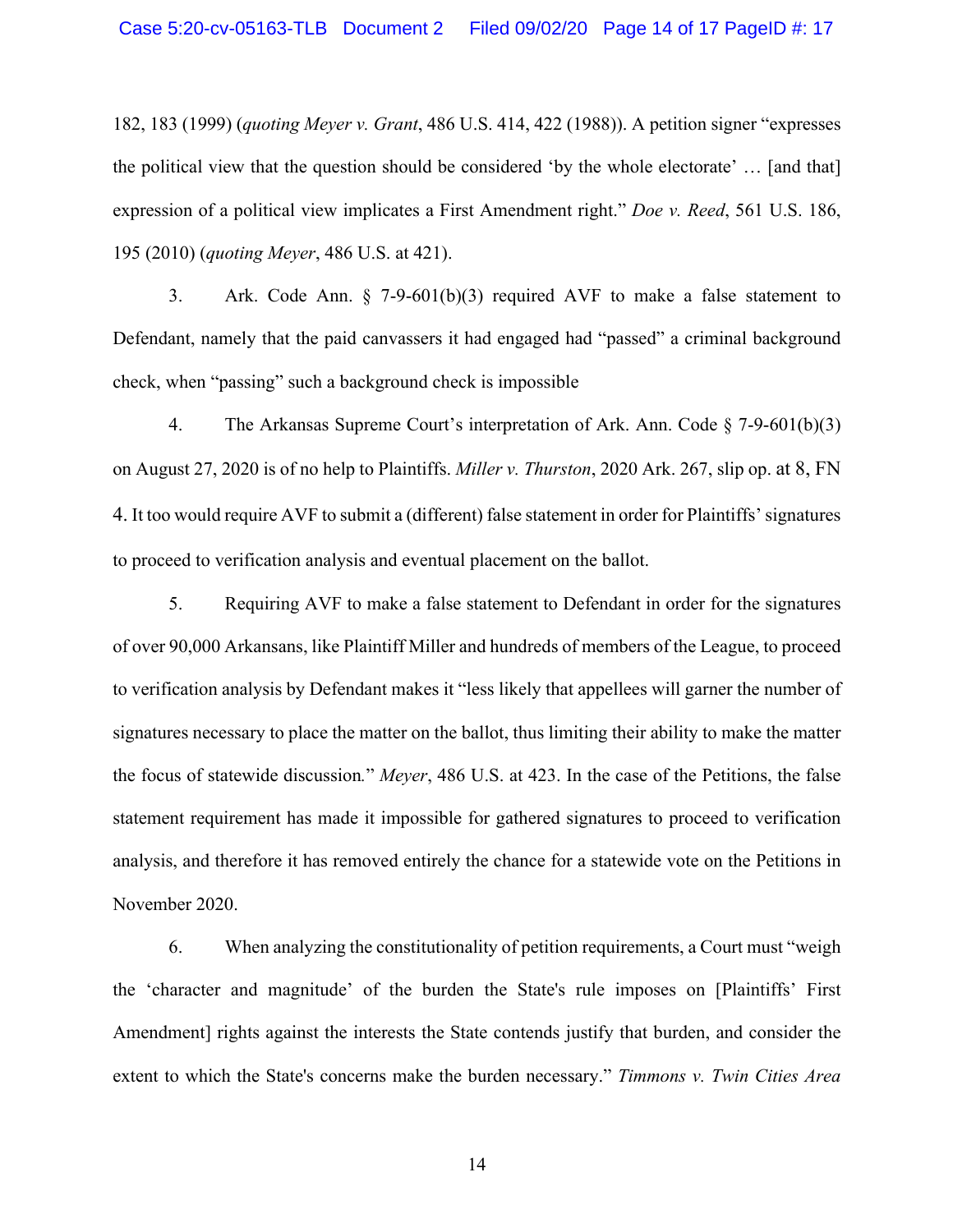*New Party*, 520 U.S. 351, 358 (117 S. Ct. 1364) (quoting *Burdick v. Takushi*, 504 U.S. 428, 434 (112 S.Ct. 2059)). "If [the challenged] requirement severely burdens the plaintiffs' ability to engage in political speech, strict scrutiny applies. Otherwise, lesser scrutiny applies." *Miller v. Thurston*, 967 F.3d 727, 739 (8th Cir. 2020) (citations omitted).

7. As applied to Plaintiffs, the false statement requirement is a severe burden because none of the gathered signatures will proceed to verification analysis by Defendant and therefore none can count towards the consideration of the Petitions by the whole electorate.

8. The state has an interest in ensuring that the paid canvassers do not commit fraud when gathering signatures. *Miller v. Thurston*, 967 F.3d at 740 ("we have characterized a state's interest in protecting the integrity of its initiative processes as 'paramount.'" *citing Hoyle v. Priest*, 265 F.3d 699, 704 (8th Cir. 2001)).

9. The state interest in prevention of fraud by paid canvassers was not served by the requirement that sponsors certify that their paid canvassers had "passed" a criminal background check because that wording was so inartful as to produce a meaningless certification. If a sponsor gave a false statement and said its canvassers had passed a criminal background check, the Defendant could not have known if that meant the sponsor had checked that there were "no criminal offenses on record" (i.e. no felonies, misdemenaors or traffic violations), per Ark. Code Ann. § 7-9-601(b)(1), or had checked that they had "not pleaded guilty or nolo contendere to or [had] been found guilty of a criminal felony offense or a violation of the election laws, fraud, forgery, or identification theft in" any part of the United States, per Ark. Code Ann. § 7-9-  $601(d)(3)$ .

10. The false statement requirement of Ark. Code Ann. § 7-9-601(b)(3) does not serve the state's interest in ensuring that paid canvassers do not commit fraud in signature gathering.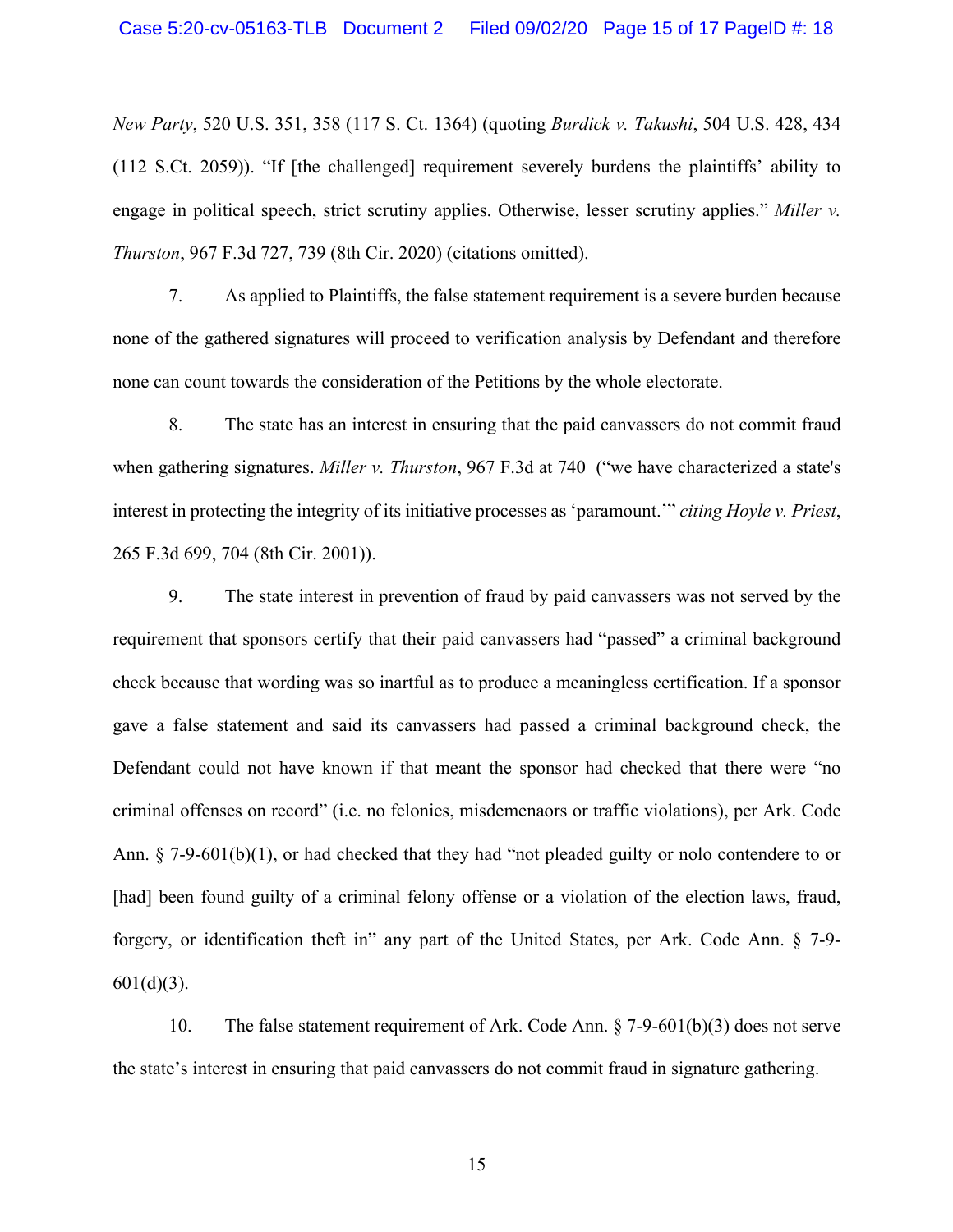11. Even if the false statement requirement does serve the state interest in ensuring that paid canvassers do not commit fraud in signature gathering, it is not narrowly tailored to achieve that interest.

12. Unless the false statement requirement as it was applied to AVF by Defendant with respect to the Petitions is struck down as unconstitutional, approximately 150,000 Arkansans' signatures will not proceed to verification analysis by Defendant, thus eliminating Plaintiffs' ability to make the matter the focus of statewide discussion and voters' constitutional right to express their association or not on the ballot initiative.

13. Absent injunctive relief, Plaintiffs will suffer irreparable harm. Plaintiffs have no adequate remedy at law.

## **PRAYER FOR RELIEF**

WHEREFORE, the Plaintiffs respectfully request that the Court enter an order:

- 1. Declaring that the false statement requirement of Ark. Code Ann. § 7-9-601(b)(3) is an unconstitutional burden as applied to Plaintiffs' First and Fourteenth Amendment rights to political expression.
- 2. Award attorney's fees and costs associated with this litigation; and
- 3. Provide any additional relief the Court deems just, proper, and appropriate.

Respectfully submitted,

/s/ David Couch

Ruth Greenwood\* Campaign Legal Center 125 Cambridgepark Drive Cambridge, MA 02140 rgreenwood@campaignlegal.org (202) 560-0590

David A. Couch 1501 North University Ave Suite 228 Little Rock, AR 72207 (501) 661-1300 arhog@icloud.com